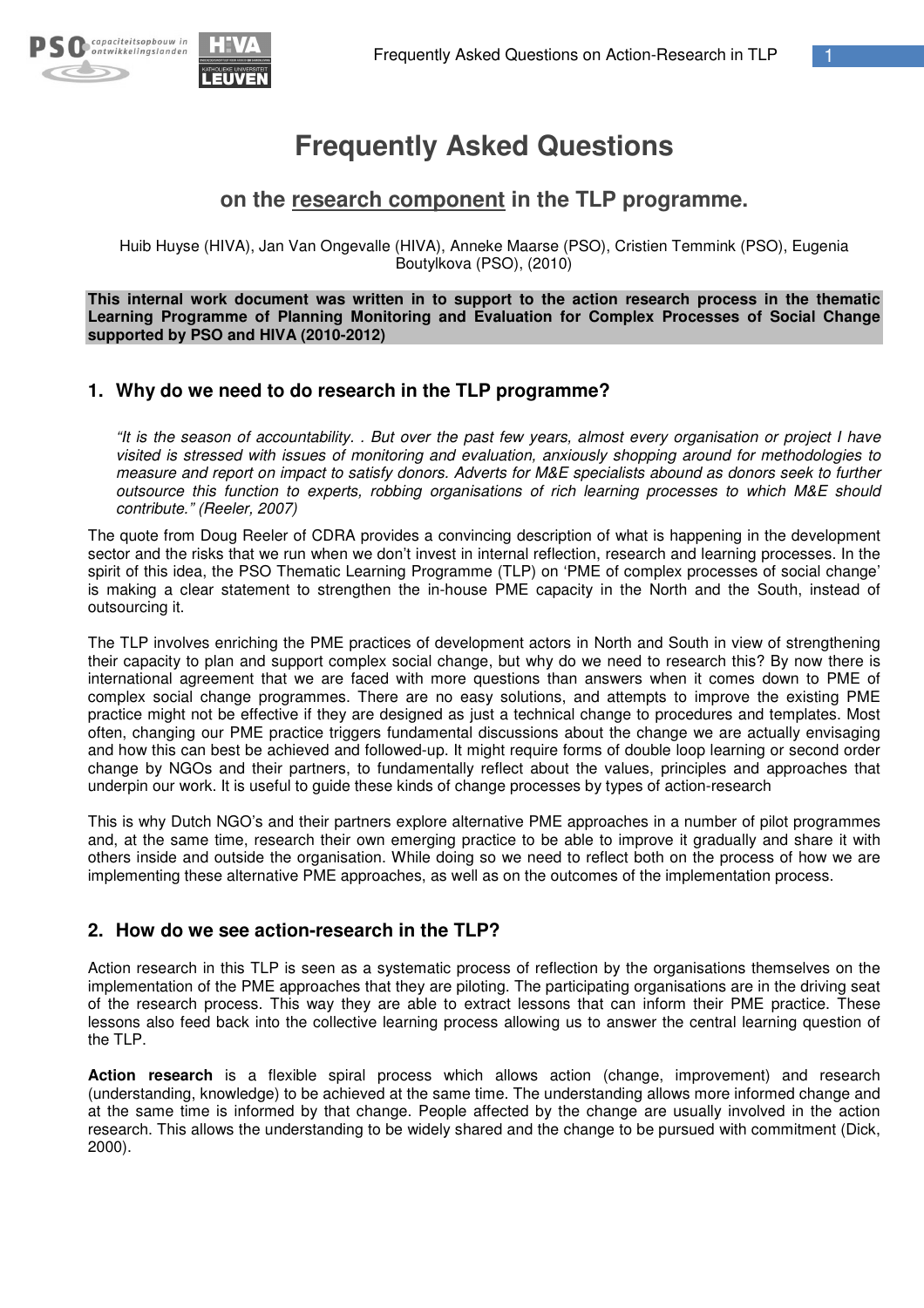

Action research (AR) can be distinguished from the everyday professional practice in the following ways (Kemmis and McTaggart, 1992):

- AR is not usual day to day practice. AR is more systematic and collaborative in collecting evidence on which to base rigorous group reflection.
- AR is not simply problem solving. It is motivated by a quest to improve and understand the world by changing it and learning how to improve it from the effects of the changes made.
- It is NOT research done on other people. AR is research by particular people on their own work, to help them improve what they do, including how they work with and for others …
- The AR process is characterised by a spiral process of planning acting –reflecting learning.

The figure below visualises some essential parts of the action research process.



*Figure 1.Adapted from the Bamenda model of practical action research*

The 'action' in figure 1 refers to the implementation of the PME approach by the participating organisations. The 'research' refers to the reflection process about the implementation of the PME approach. Both processes will inform each other throughout the action research process. At the end of the study, the findings or improved action should show how the performance of action benefits from the knowledge gained in research. The action research cycles at the level of the participating organisations in turn inform a similar research cycle across the different organisations. This will allow us to draw lessons across the different organisations and explore the overall research question of the TLP.

In the TLP action research we are seeking to draw lessons from the implementation of alternative PME approaches by the participating organisations. To be able to draw these lessons it is important to consider the unique context and relationships that are at play for each organisation. In fact, to understand how people and organisations function it is necessary to consider the relationship between context, how people act and how they interpret what has happened (Flyvberg, 2001). Accordingly in our analysis we are trying to find out **why** things happened, and **how** they happened so that we can use this knowledge in support of future PME practice.

A well suited approach to understand context and relationships is the **case study method** (Yin 1994, Stake, ….). 'Case studies are particularly useful in answering 'how' and 'why' questions, because they look to processes, relationships, and changes over time, whereas one might use a survey or other methods to answer the more static 'what' questions' (Carden, 2009 p..179). Case studies as research instrument must be concerned with the rigorous and fair representation of data. While they can help to illuminate a particular case, they can also address explanatory research questions involving data collected over time to illuminate, for example, how a process of introducing, developing and implementing a particular initiative was enacted or evolved, or how a change has taken place (Yin, 1994).

The case study approach in the TLP action research can be best typified as a collective interventionist case study (Stevenson, 2004). Collective because the study extends over various cases from different organisations and interventionist because of the participatory action research approach which is concerned with mobilising stakeholders to work collaboratively for change, in our case, change around PME practice.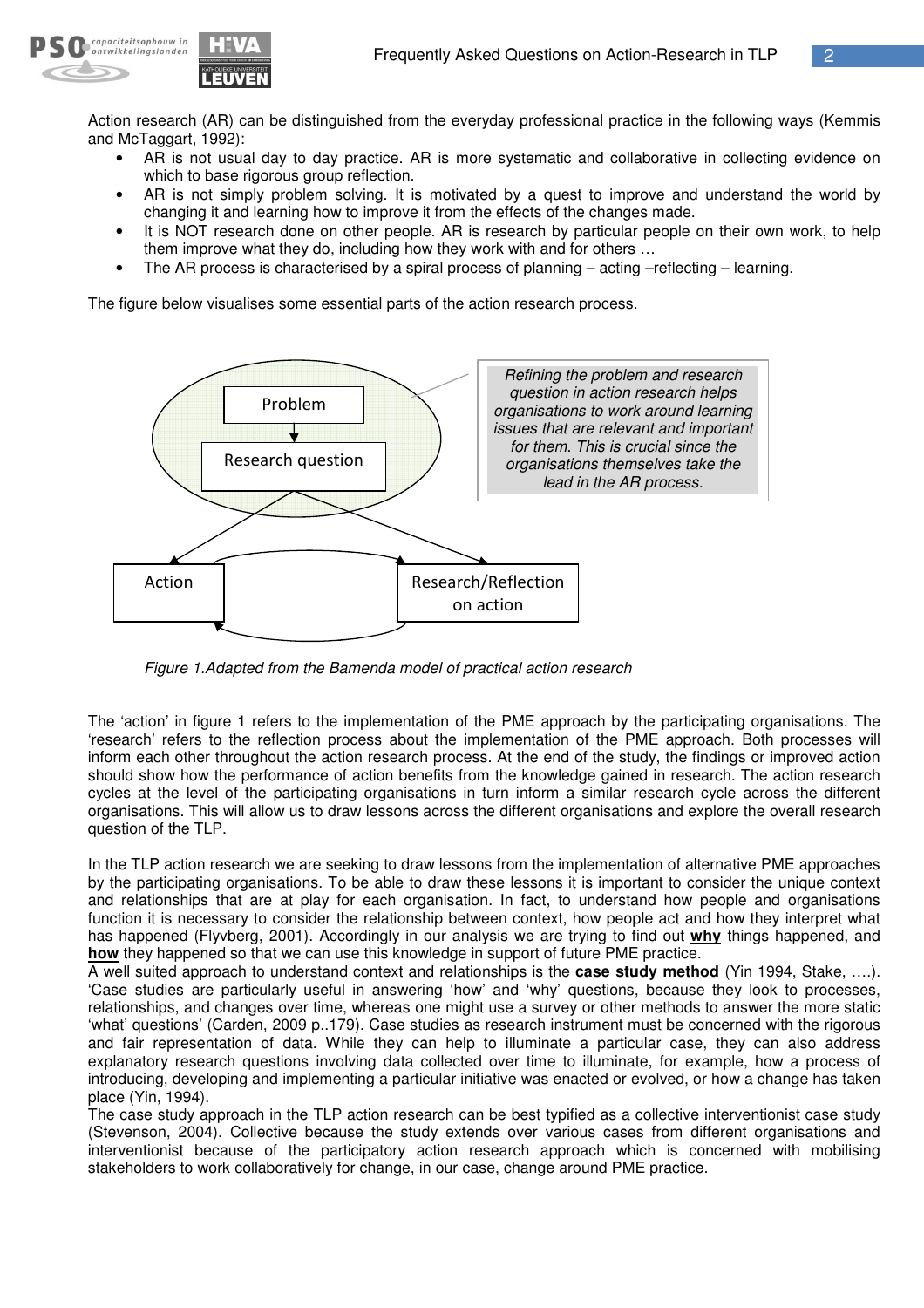

## **3. Which questions are we answering?**

This TLP involves learning processes at various levels and sharing of lessons between those levels: individual, team, organisational, and inter-organisational. The overall process is guided by sets of research questions. For reasons of simplicity, we distinguish between *collective research questions* (inter-organisational, shared for the group of NGO's and their partners) and *organisational research questions* (shared between one NGO and its partners in the pilot).

#### **Collective research questions**

The central learning question of the TLP reads as: "How does a diversified PME approach contribute to the capacity of involved organisations and their partners to deal with complex processes of social change?"<sup>1</sup>

In the working paper in support of the TLP (Van Ongevalle and Huyse, 2010), we arrived at three central questions that unpack the central question and can be used as an analytic framework that can help us to analyse the relevance of a PME approach for a specific context or situation. Question 1 looks at the relationships, roles and expectations, and questions 2 and 3 look at how PME can strengthen the capacity of the actors to deal with complex social change.

*1. How does the PME approach help to clarify relationships, roles and expectations of the actors involved in the intervention?*

'Results Based Management' is a concept that can hide more than it reveals. This is because results can mean different things to different actors and different actors also have different roles, responsibilities and expectations as regards those results. This can lead to a rather problematic state of confusion, especially (as is often the case) when you are dealing with complex situations in which no one is very clear about the nature of the results at the various levels, or if you are dealing with a variety of actors and stakeholders. To be clear about roles, responsibilities, understanding and expectations among these actors and stakeholders can be a real challenge but is an important condition to be able to develop a useful and practical M&E plan. The question is to what extent the Planning phase of the selected PME approach supports this role clarification process.

Firstly it is important to clarify the intervention logic or the planning with a specific focus on the actors that play a role in it. Some would call this an 'actor focused theory of change' while others may simply call it a flexible intervention logic that is build up around a shared vision and a clear understanding of the roles and expectations and influence pathways of the various actors involved in the intervention. As we choose a suitable PME approach for our interventions it can be helpful to reflect on how a specific approach will help us to clarify the relationships, roles and expectations of the various actors in the intervention.

Secondly we have seen that different actors may have an interest in different types of results at different levels. Some of those demands will need to be satisfied and it is therefore important to know which PME approach is suitable for tracking which results. So it will help to clarify which type of results a particular PME approach focuses on.

*2. How does the PME approach contribute to learning about the progress towards the development objectives (of the programme, partner organizations, partner networks, Northern NGOs) and satisfy downward and upward accountability needs?*

In our work, we may be faced with different levels of complexity. It is suggested in the working paper that socalled linear and predictive PME approaches are more suitable for simple and complicated contexts. PME approaches that are more learning-centred, less predictive and more focused on context could be better suited for complex social change processes. It is clear that a one-size-one-fit PME approach will not do the trick. We will need to analyse the level of complexity we are facing and choose and customise an appropriate PME approach or a combination of approaches that make sense for the particular context. Therefore, when trying out a certain PME approach or combinations of approaches in the TLP, we want to reflect if and how it supported the stakeholders to learn about the progress towards the development objectives at various levels.

<sup>1</sup> Last updated after the discussion during the Collective Learning Moment on 31 March 2011.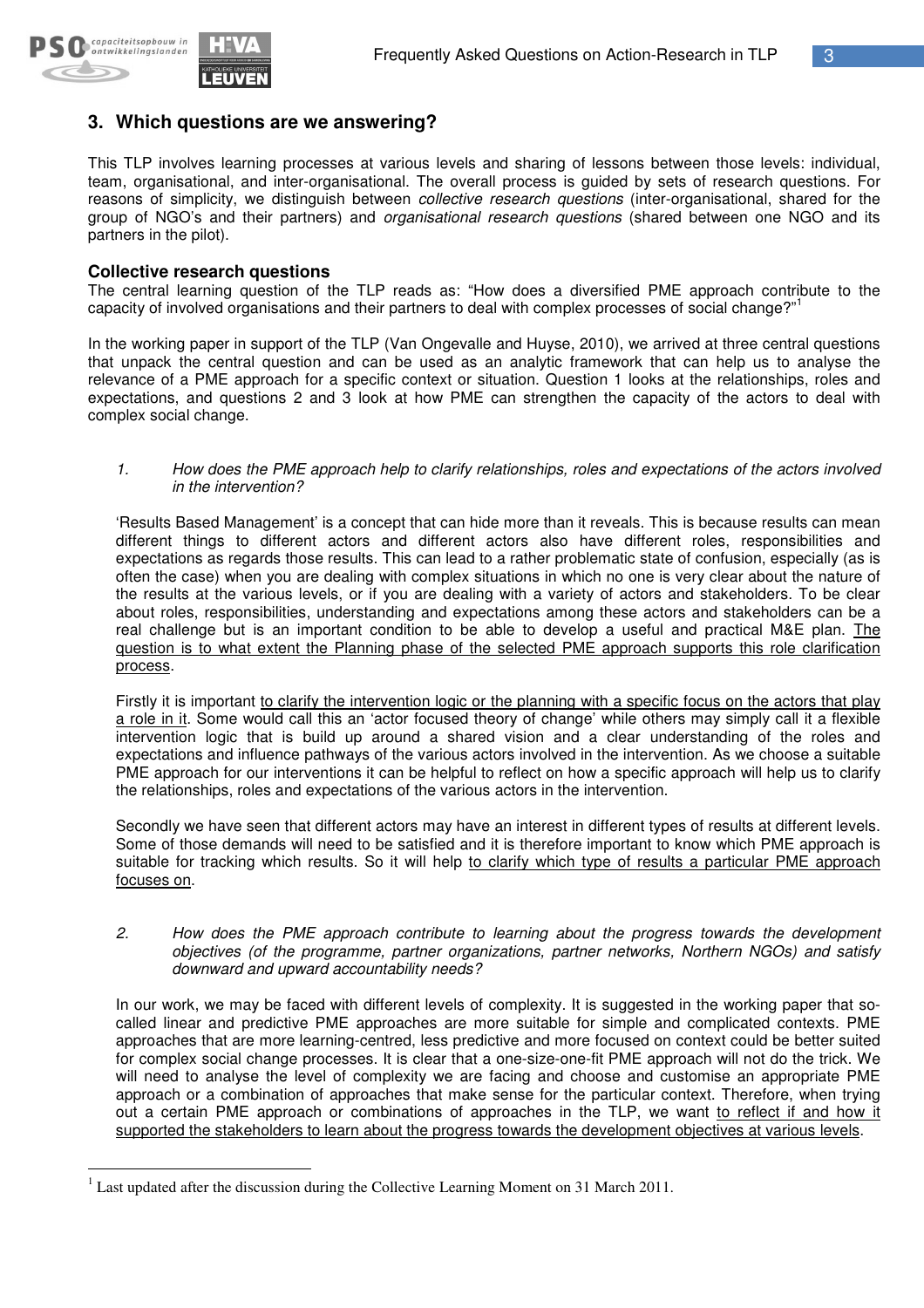

In the TLP we depart from a broad meaning of accountability, namely of being accountable to multiple stakeholders, in both upward and downward directions. The key principles that underpin this wider meaning of accountability are the same principles that underpin learning, i.e. participation, reflection, transparency and feedback. We have also seen that these principles are crucial in making sure that this learning is actionoriented, leading to concrete action by the participants involved in the learning process. The working paper suggests that social change programmes which are guided by strong learning-oriented practices will be better equipped to comply with many different accountability needs. This is still an untested proposition and therefore, we want to examine to what extent the selected PME approach (or combination of approaches) contributes to satisfying downward and upward accountability needs.

*3. How does the PME approach contribute to strengthening the own internal adaptive capacity 2 of the programme, partner organizations, partner networks, and/or Northern NGOs?*

The previous question looked at learning about the development objectives. This question looks at the internal learning (adaptive capacity) of the change agent itself, be it the programme, partner organisation, network, or Northern NGO. In this action-research programme, PME is seen as a way to strengthen the adaptive capacity of development organisations and networks both in the North and the South in order to remain able to deal with complex processes of change.

However, we fully understand that choosing the right approach for a specific context and purpose is one thing. The way a PME approach is implemented can be a totally different thing. PME approaches come with specific underlying principles and values that guide their implementation. As we implement alternative PME approaches that are believed to be better suited for use in complex situations then it will be important to find out how their implementation contributes to the strengthening of internal adaptive capacity at the level of the Northern NGO and its Southern partner organisations/networks.

## **Organisational research questions**

Each participating organisation has reflected about research questions specific for its own pilot. These questions are of course central in the research and the data collection process. They should be complemented where necessary with the collective research questions as described in the previous section. A list with the research questions per NGO and a first analysis of communalities and differences is provided in annex.

#### **Developing the case reports / collective case study approach**

As mentioned above, it is important that the case study research provides a rigorous and fair representation of data. In that respect it will be important that each organisation, being in charge of the action research process, provides rich narratives<sup>3</sup> about their exploration and implementation of a specific PME approach and their **reflection** on this exploration and implementation process.

To help the organisations with producing this case content we are suggesting a semi-structured case format. The documentation of the case report will be a crucial element to provide the necessary data for analysis of the individual cases according to the organisation's own research questions and for the collective case analysis according to the cross case analytic framework from the PME literature review. The figure below also shows how the case report relates to these analytic frameworks.

Figure 2: The case format for the case report  $+$  guidelines

 $^2$  Internal adaptive capacity refers to the capacity of an organisation or an actor to sustain and renew itself, to remain able to deliver development results and to continuously to adapt to changing conditions and context. The core capability 'to adapt and self-renew' from the ECDPM capabability framework (Baser and Morgan, 2008) helps to explain this: 1) to improve individual and organisational learning; 2) to foster internal dialogue; 3) to reposition and reconfigure the organisation; 4) to incorporate new ideas; and 5) to map out a growth path.

 $^3$  A detailed description of what happened (context, actions, interactions, reactions, words, relationships, outputs, etc.), a description of impressions and feelings about what was observed, What were the factors, actors and moments that contributed to the actions and reactions of the group? It should also includes quotes and other types of narratives or visual material.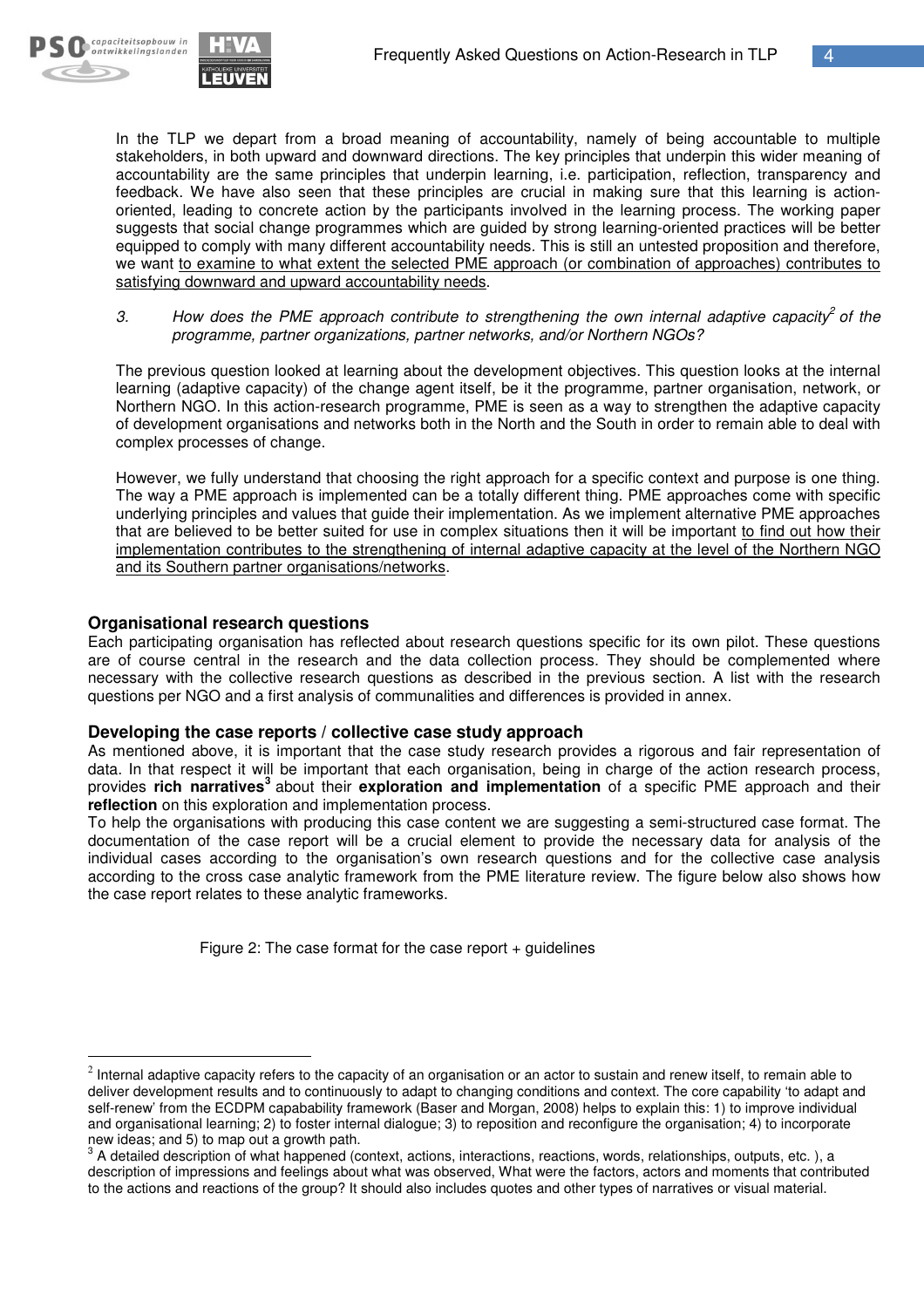

## **CASE FORMAT**

#### **1. Phase 1: Preparation of the PME pilot**

*How did you go about developing your PME pilot project? How did you decide on the PME approach you wanted to enrich your current PME practice with?What was easy in this process, what was difficult, and why?*

Note: Phase 1 deals with the first steps that you took to get involved in the TLP: e.g. the process of determining your problem statements and research questions with colleagues and partners, agreeing on the PME approach to be piloted, selling the idea of the action research within your organization and with your partners, etc. **It is important to go beyond the description of this process but also provide rich information about the insights that emerged during this process and to include perspectives from different stakeholders involved.**

#### **2. Phase 2: Developing the M&E Plan**

*How did you arrive at the M&E plan (main steps of planning the M&E plan, who did you involve and how)?What was easy in this process, what was difficult, and why?*

Note: Phase 2 deals with the process of setting up the PME system using the approach that was chosen in Phase 1 and customizing this approach to suit your context. Again it is important to go beyond the description of this process but also provide rich information about the insights that emerged during this process. The process of setting up new PM&E activities based on a new PME approach can already result in very useful insights about a programme even before the new PME system has been implemented. It is important to incorporate these insights in the case report.

#### **3. Phase 3: M&E in action**

*How did the implementation process go (per monitoring cycle)? Who participated and how? What were their experiences? What was easy in this process, what was difficult, and why?...*

Note: Phase 3 deals with the actual implementation of the new PME approach. Also here it is important to go beyond the description of the process but also include rich information about specific insights and lessons learned. Organisations who have not yet started implementing their new PME approach don't have to complete this section.

#### **4. Outcomes of the M&E process**

What are the insights from your case in relation to your organizational research questions and the collective research questions in the TLP?

- *a. Strengthening and clarifying relationships, roles and expectations*
- *b. Learning about the progress towards the development objectives*
- *c. Satisfying downward, horizontal and upward accountability needs*
- *d. Adaptive capacity of the change agents*
- *e. Organizational research question 1.*
- *f. Organizational research question 2, …*

Note: This section gives you an opportunity to answer your own organizational research questions and the collective research questions of the TLP. Try to be as specific as possible by giving concrete examples and illustrating quotes and descriptions of context that will allow the reader to understand why you make certain statements or conclusions. This section also provides you with an opportunity to describe how far the PME pilot has influenced PME practice within the organization beyond the pilot.

#### *For each section 1 to 4: guiding questions*

- *A detailed description of what happened – context, actions, interactions, reactions, words, quotes, relationships, outputs, etc.*
- *A description of impressions and feelings about what was observed*
- *What were the factors, actors and moments that contributed to the actions and reactions of the group?*
- *What are your recommendations? - any important lessons learned, what you conclude.*
- *Try to include different perspectives from different people.*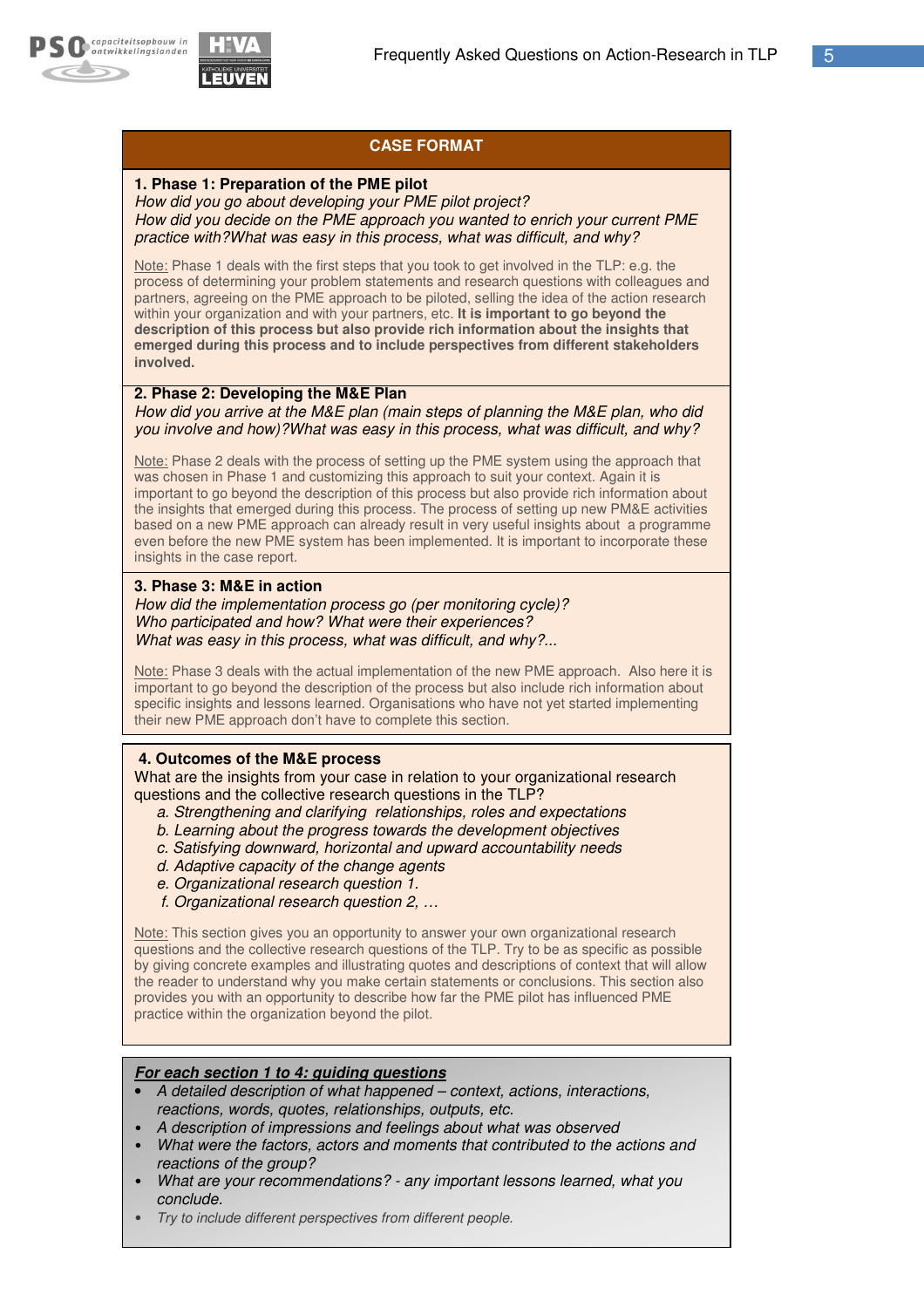

## **4. How can we reflect on and make sense of our work?**

An action-research with multiple organisations at multiple locations requires a shared understanding of who is involved at which level and in which way. We have the challenge to connect learning and research processes at various levels. In this TLP we do not seek to force a rigid and too elaborated analytic framework on top of the action research. We see that analysis process taking place both at organisational level and collective level. The research questions of the organisations will provide a guide for analysis at organisational level. The analytic framework from the PME literature review will provide a guide for data analysis at collective TLP level.

It is important that these analytic frameworks are seen to guide the analysis process or as a minimal framework for analysis to assure that we obtain the necessary data during the action research process. It is foreseen that during the various reflection moments both at organisational as at collective TLP level new core issues will emerge that can further adjust the analytic lens through with the data can be analysed at the various levels. The various reflection moments at organisational level and the collective learning moments at TLP level will be crucial to sustain such emergent analysis process. h at organisational level and collective level. The research<br>alysis at organisational level. The analytic framework from<br>alysis at collective TLP level.<br>b guide the analysis process or as a minimal framework for<br>ring the a

We think it is important to collect data, reflect and make sense of what we experience in the action-research at least at three different levels:

- **individual reflection**: How do I experience my participation to this PME pilot in my organisation/project? What do I observe?, What do I think about this?, What does it mean for the pilot?
- **group reflection at partner level, project level and Dutch NGO level** : How does the partner organisation experience the participation to the PME pilot?, What do they observe? What do they think about this? And what does it mean for the pilot? (same for project and NGO level)
- **collective learning (inter-organisational level): When we take a step back from our own daily realities, what** do we see happening across these cases? How do we feel about his? What does it mean for our practice?

The following figure describes the steps that we need to go through, the kind of data collection and sense making activities we need to do individually, in group and as a collective of organisations.



Figure 3: Overview of action-research steps in TLP programme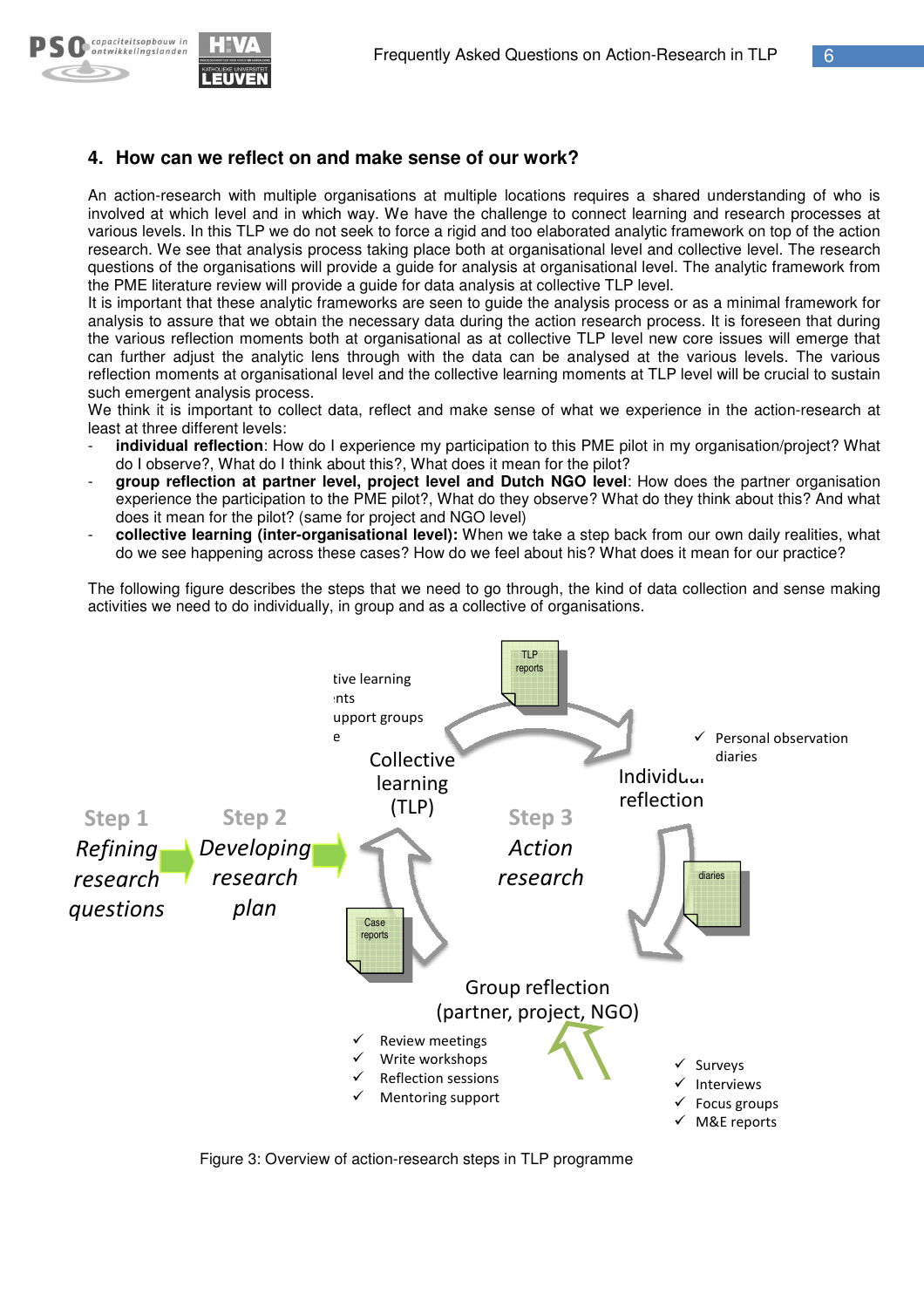

Step 1 is essential in view of getting the focus of the research right from the onset. The PSO funding applications contain the research questions per case, most of them reviewed on the basis of the case documentation sessions. It is not uncommon for action-research that the questions get reframed after some time, once the insights grow in the underlying change processes.

Step 2 helps to translate the research questions into an **operational research plan**, which answers the underlying who, what, where, when questions. The research plan should be simple but, ideally, at least contain the following information: the research question, the subject/object of the research activity, data collection method and sample size, responsibilities and the content. A fictive example is presented underneath.

| <b>Research question</b>                                                                                                                                             | Subject / object                            | Data collection method /<br>sample /coordinated by/<br>timing                              | <b>Content</b><br>(what are u going to reflect<br>or ask them about)                                                                                                               |
|----------------------------------------------------------------------------------------------------------------------------------------------------------------------|---------------------------------------------|--------------------------------------------------------------------------------------------|------------------------------------------------------------------------------------------------------------------------------------------------------------------------------------|
| 1. Can outcome mapping<br>contribute towards a more actor<br>focused PME system in such a<br>way that it assists in clarifying<br>the roles and contributions of the | Project team x in Bolivia                   | Personal observation diaries /<br>2p of project team/self-<br>reflection/ weekly           | What did I observe when<br>$\blacksquare$<br>OM was introduced?<br>What kind of discussion did<br>it trigger?<br>Has it helped us to<br>understand the roles and<br>contributions? |
| various actors in the<br>programme?                                                                                                                                  |                                             | Review meeting/project<br>team/by project team/every 3<br>months                           | What have we observed<br>$\blacksquare$<br>with the introduction of<br>OM?<br>What works well, what<br>doesn't?                                                                    |
|                                                                                                                                                                      |                                             | Small survey/ key project<br>٠<br>stakeholders (10p) /by AR<br>coordinator/ after 6 months | .                                                                                                                                                                                  |
|                                                                                                                                                                      | Partner organization y in<br><b>Bolivia</b> | Study of organizational<br>documents/partner org/by AR<br>coordinator/after 6 months       | .                                                                                                                                                                                  |
|                                                                                                                                                                      | Head office Dutch NGO<br>Z                  | Review meeting / country<br>coordinator & head office<br>staff/same/after 1 yr             | $\blacksquare$<br>.                                                                                                                                                                |

Step 3 is the implementation phase of the actual action-research and the interaction between the three levels. In reality, we expect the three processes to mutually inform and influence each other. It is important that we develop sufficient opportunities for this to happen. The sense-making moments and a selection of tools which can be used here are described in the next section.

## **5. Which tools are there to support data collection and sense-making?**

## **5.1 Individual reflection**

#### *On basis of which inputs?*

You document your own experiences and observations on the process and the outcomes of the PME pilot programme.

#### **How?**

#### *Personal observation diaries*

It is useful to keep a diary on a continuous basis. It can contain personal accounts of observations, feelings, reactions, interpretations, reflections, hunches, hypotheses, and explanations. Accounts should not merely report the 'bald facts' of the situation, but convey a feeling of what it was like to be there participating in it. Anecdotes; near-verbatim accounts of conversations and verbal exchanges; introspective accounts of one's feelings, attitudes, motives, understandings in reacting to things, events, circumstances; these all help one to reconstruct what it was like at the time.

The research questions that the action research seeks to answer can also give direction as to what information to include in your diaries.

*Who should keep diaries?*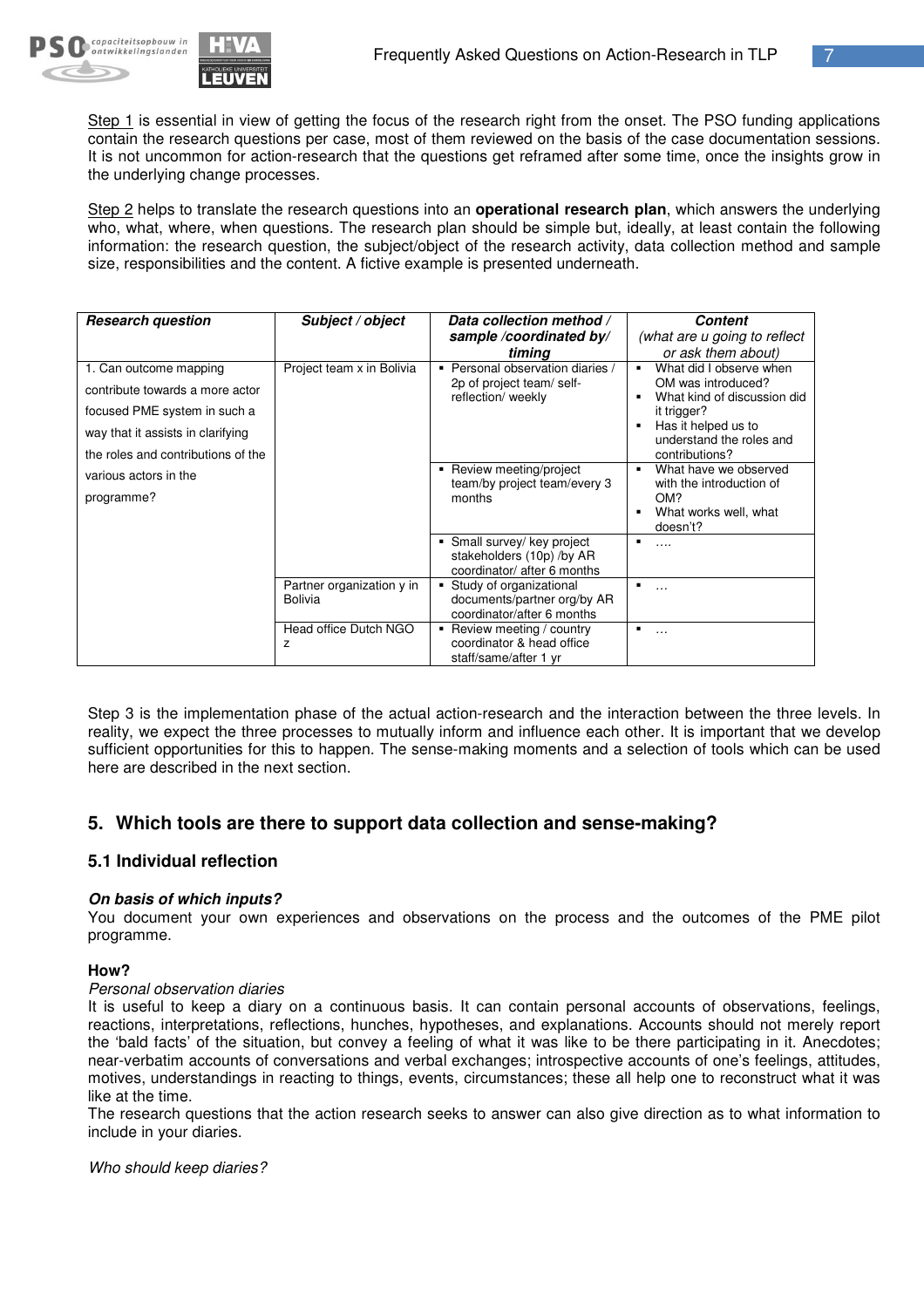



Staff responsible for keeping the overall picture of the action research process and for compiling the case study may be in the best position to keep observation diaries. The advantage of several people keeping diaries is that it enables comparison of experiences. It is important to remember however that keeping a diary is necessarily a personal and private matter, and that the disclosure of contents should be under the control of its author. Diaries can be filled after each M&E activity. The authors can refer to their diaries when preparing for reflection meetings during the monitoring cycle or for the compilation of the case study.

#### **Outputs?**

Short notes in diaries.

#### **Examples?**

Example 1: Answering four basic questions (shared by Kaia Ambrose who used this tool in the CEJA Andina *Project.)*



*Example 2: CDRA reflection journal: 'Outside – Inside story'*

The South-African NGO CDRA is well known for its work on the facilitation of social change processes. In recent communication, Doug Reeler shared his experiences with keeping a very simple monitoring journal that also goes beyond purely descriptive documenting of what has happened.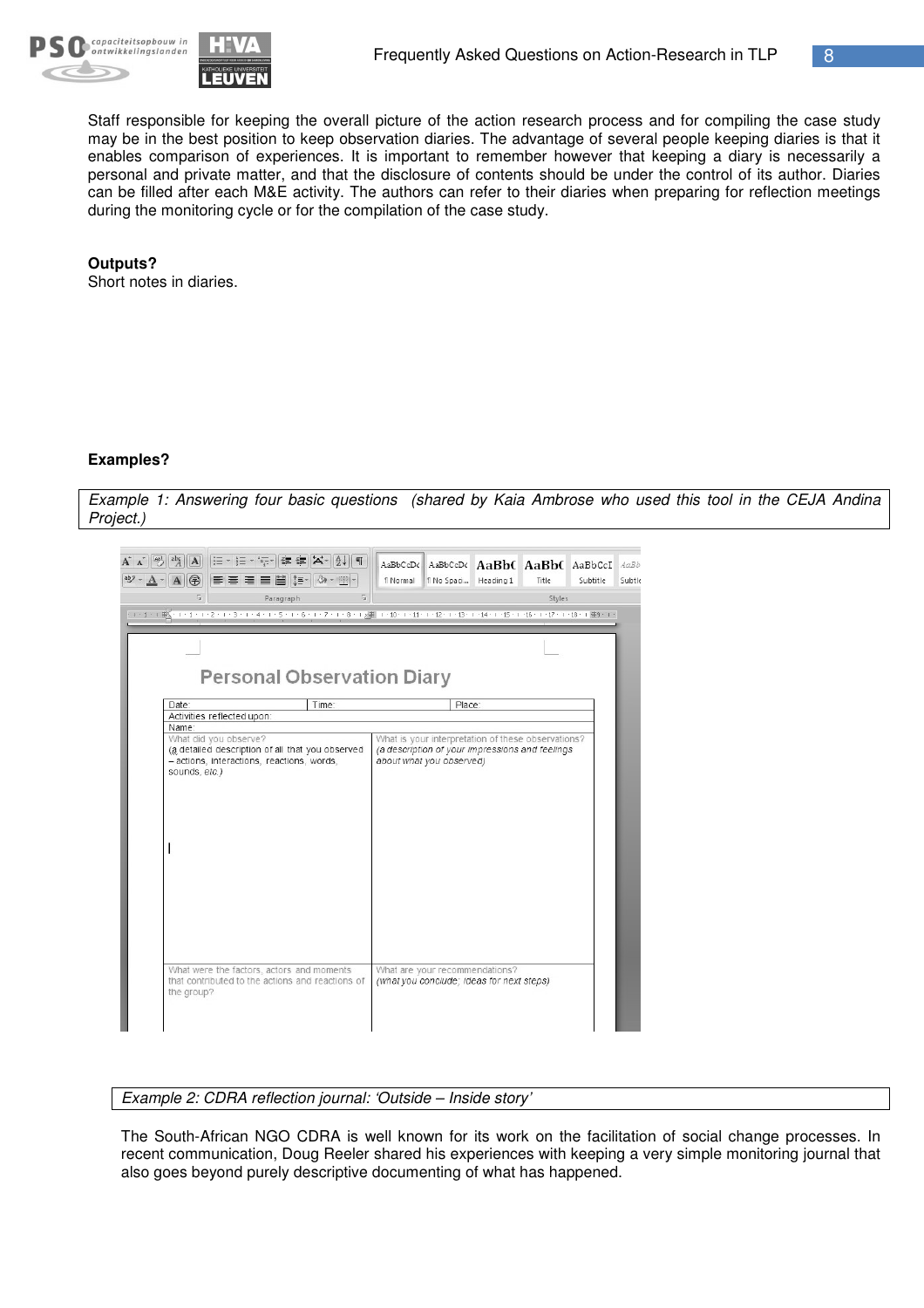



From: doug@cdra.org.za [mailto:general@outcomemapping.ca] **Sent:** dinsdag 17 augustus 2010 10:10 To: general@outcomemapping.ca

Dear All

One monitoring journal innovation that I have recently started experimenting with might be of interest to some of you. It's a way of collecting more specific and deeper data soon after an experience, process or event, although I suppose it can also be used for "live" data collection as well. What I do is draw a line down the middle of a blank journal page (or use left-hand and right-hand pages). On the left side I put a heading "The Outside Story" and on the right side "The Inside Story". The idea is to begin in the left column, jotting down what happened, remembering the more obvious, visible or more directly observable story or sequence of happenings that I experienced. Once this is done I go to the right-hand column and for each thing that happened (in the left column) recall and note what I observed happening inside myself, the different feelings, thoughts, shifts in energy, and also inside others, in their relationships, the less visible unfolding story. I also write down any metaphors or word pictures, where logical words would not do.

Most of us recognise that this right-hand column "inside story" is the realm in which real development or change takes place, but it's not an easy place to track or monitor. Here, it's about "looking again", making the less visible more visible and then, of course, if you keep looking you can see more of where the less visible was not just an effect or a parallel process, but indeed starts to explain what was happening in the left-hand column! All too often these less tangible happenings are lost or loosely described, yet we know that a key challenge for monitoring is for observation to be quite specific, building up the story so that what matters eventually gets revealed. These two columns seem to help a bit with this.

Apart from practicing it myself, I have got different people to try it out in 3 different workshop settings, which is a very specific "field", so it is hardly a tried and tested method - but so far several people have said that it really worked for them, particularly in feeding quality data into subsequent "sense-making" processes to try to draw learnings (the holy grail for us). But I thought that if the idea grabs anyone in the OM community you might like to try it in your field, play with it, adapt it, and perhaps give feedback, either to this forum and/or directly to me at doug@cdra.org.za (doug@cdra.org.za) . I hope I have explained it clearly, if not please ask. Thanks!

Doug Reeler Community Development Resource Association Cape Town, South Africa

The actual journal can look as follows: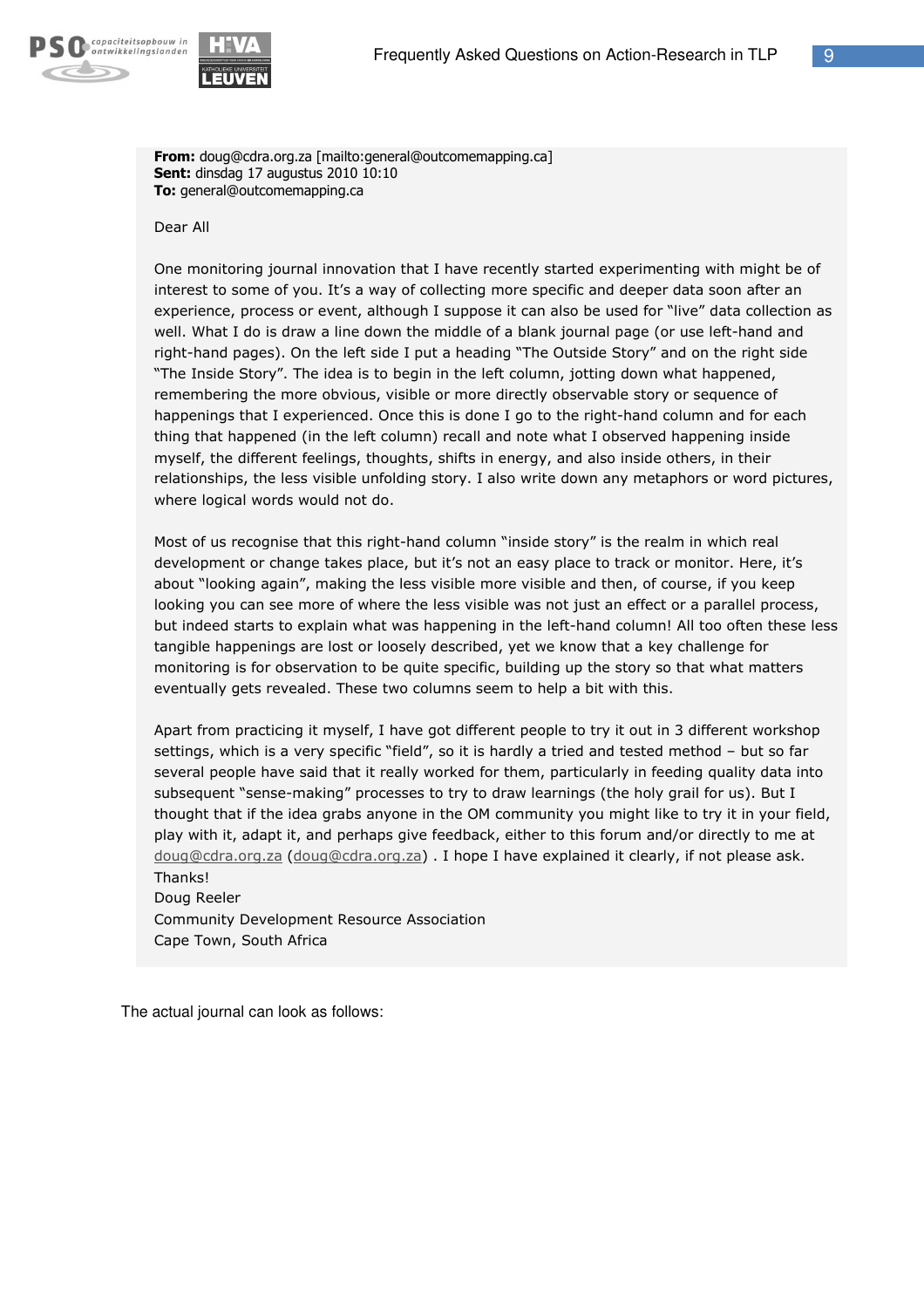



| erences                                                                                                                                                                                                                                                                                                                                                                                                                                                                                                                                                                                                                                                                                                                                                                                         | Mailings         | Review | View     | Add-Ins                                                  | Design | Layout                  |                      |                      |  |                                                 |       |          |
|-------------------------------------------------------------------------------------------------------------------------------------------------------------------------------------------------------------------------------------------------------------------------------------------------------------------------------------------------------------------------------------------------------------------------------------------------------------------------------------------------------------------------------------------------------------------------------------------------------------------------------------------------------------------------------------------------------------------------------------------------------------------------------------------------|------------------|--------|----------|----------------------------------------------------------|--------|-------------------------|----------------------|----------------------|--|-------------------------------------------------|-------|----------|
| 10<br>$x^2$ Aa                                                                                                                                                                                                                                                                                                                                                                                                                                                                                                                                                                                                                                                                                                                                                                                  |                  | 第      | 辷<br>- 扫 | $\frac{1}{3}$ $\frac{1}{3}$ $\frac{1}{3}$<br>語<br>菖<br>≣ | 譚      | $\P$<br>BB <sub>1</sub> | AaBbCcDc<br>1 Normal | 1 No Spaci Heading 1 |  | AaBbCcDt AaBbCt AaBbCc AaB AaBbCc.<br>Heading 2 | Title | Subtitle |
| Font                                                                                                                                                                                                                                                                                                                                                                                                                                                                                                                                                                                                                                                                                                                                                                                            | Fs)<br>Paragraph |        |          |                                                          | 同      | Styles                  |                      |                      |  |                                                 |       |          |
| 1 + 1 + 1 $\#$ + 1 + 1 + 1 + 2 + 1 + 3 + 1 + 4 + 1 + 5 + 1 + 6 + 1 + 7 + 1 + 8 $\gamma$ $\#$ = 9 + 1 + 10 + 1 + 11 + 1 + 12 + 1 + 13 + 1 + 14 + 1 + 15 + 1 + 16 + 1 + 17 + 1 $\#$ 8 + 1 + 13 + 1 + 11 + 12 + 1 + 13 + 1 + 12 + 1 +<br>The Outside story<br>The Inside story<br>"jotting down what happened, remembering the more<br>"for each thing that happened (in the left column) recall and<br>obvious, visible or more directly observable story or<br>note what I observed happening inside myself, the different<br>sequence of happenings that I experienced"<br>feelings, thoughts, shifts in energy, and also inside others, in<br>their relationships, the less visible unfolding story. I also write<br>down any metaphors or word pictures, where logical words<br>would not do" |                  |        |          |                                                          |        |                         |                      |                      |  |                                                 |       |          |

## **5.2 Collective reflection (at partner, project or NGO level)**

#### *On basis of which inputs?*

- (1) Personal observation diaries
- (2) Other data collection methods:
	- $\checkmark$  Surveys
	- $\checkmark$  Interviews
	- Focus groups
	- $\checkmark$  M&E reports

#### **How?**

*Review meetings*

A systematic review of the introduction of the new PME system can be done at partner level, together with or separate by other project staff. In preparation, stakeholders should be reminded to bring their personal observation diaries and other data collection methods are added where necessary. The relevant stakeholders are brought together in ½ day meeting to review the experiences with the PME system, answering question such as: what did we do?, how did we experience this?, what worked well and what not?, What does this mean for the future planning? The meeting is preferably well documented in terms of the process and the outcomes.

*Write workshops*

In this kind of workshop writing is the key tool for inquiry and reflection. The idea is that through writing, our return to an experience is much more vivid as we give detail to what we remember. By describing the characters involved, the setting, the process and the feelings, we bring it alive again. (based on S. Hill, CDRA)

*Reflection sessions*

These can be more informal sessions to quickly review certain aspects of the PME introduction (one of the research questions,..), or to deal with specific challenges. Experience learns that these sessions can be important moments of learning, so also time should be taken to document some of the findings.

*Mentoring support*

The TLP programme will try to provide forms of mentoring support for the PME implementation by HIVA, PSO and the reference group during collective learning moments. This can take the shape of 30 min sessions where a specific challenge or learning issue can be discussed, reflected about and, if needed, advice can be provided.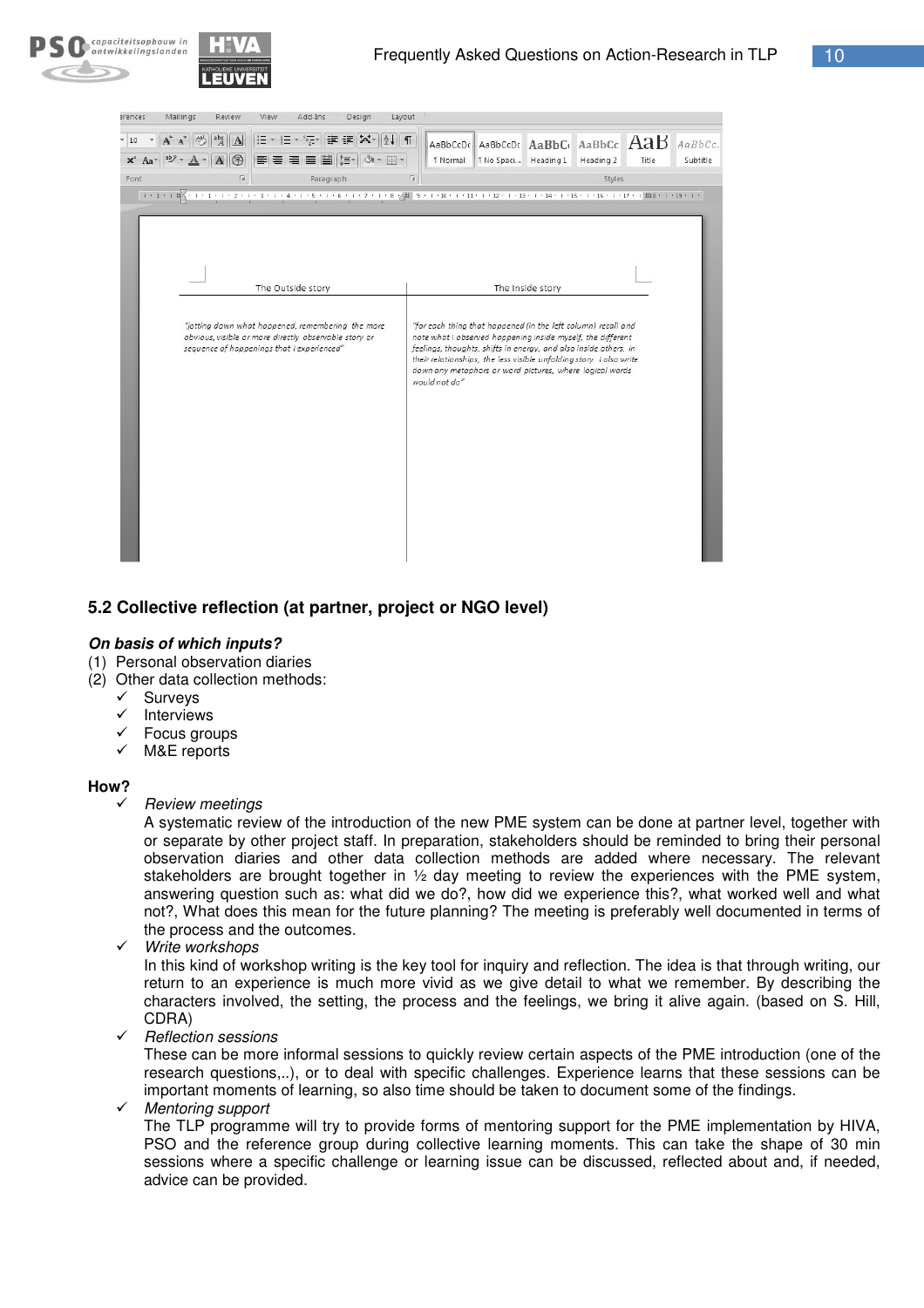



#### **Outputs?**

Over the period of the TLP there will be a gradual build-up of the case study documentation. It is proposed to work with 2 interim case study reports (May 2011 and May 2012) and one final overall case study report. Other forms of documentation, such as audio-visual material, are also welcome to complement the reports. In FAQ question 3 a structure for the case reports was suggested. :

#### **Examples?**

*Example 1: websurvey*

With tools such as Surveymonkey (www.surveymonkey.com) it is easy to launch a short survey amongst stakeholders that have access to email and internet. Within certain restrictions they are free to use. For a small amount you have unlimited access and unlimited number of surveys and respondents.

*Example 2: interview guide probing for learning at individual, interpersonal, and collective level*

Depending on the research question, different interview guide could be developed. Underneath is an example of an interview guide that is probing for learning at the individual, interpersonal and collective level.

- - *Overal objective of the semi-structured interview*
	- $\circ$  What have the stakeholders learned from their involvement in the PME processes?
	- o How did they learn from their participation in the PME processes?
	- o What factors have supported or hindered their learning?
- -*Interview questions*

[based on ORID (ICA), Preskill (2003), and de Vos (1998), Outcome Mapping (2001)] *Factual questions:*

- 1. What do you remember from the PME process?
- 2. Where you involved in the PME process for the
	- a. initiation?
		- b. design?
		- c. data gathering, analysis and/or sense-making?
- *Reflective questions:*
- 3. Where did you get excited most during the PME process?
- 4. Where did you turn off?
- 5. How would you describe the ways in which the PME process stakeholders have interacted with one another?

#### *Interpretive questions:*

*Individual level influences*

- 6. In what ways has your participation affected how you think about:
	- a. The project in general? [skill acquisition]
	- b. The content of your project activities? [skill acquisition]
	- c. The approach of your project activities? [elaboration]
	- d. Your role in those activities? [attitude change]
- 7. Can you think of any ways in which you do something different because if your involvement in the PME process? [behavioral change and skill acquisition]
- 8. What aspects of the PME process have contributed to what you've learned? [skill acquisition]
- 9. Have you noticed any differences in the learning between different stakeholders? (Who is learning?)
- *Interpersonal level influences*
- 10. Has your participation affected how you interact with:
	- a. Other members of your organisation?
	- b. Other stakeholders?
	- And how?
- 11. Have you shared your learning with other colleagues? If yes, what have you shared, and how have you shared this learning? If not, why not?

*Collective level influences*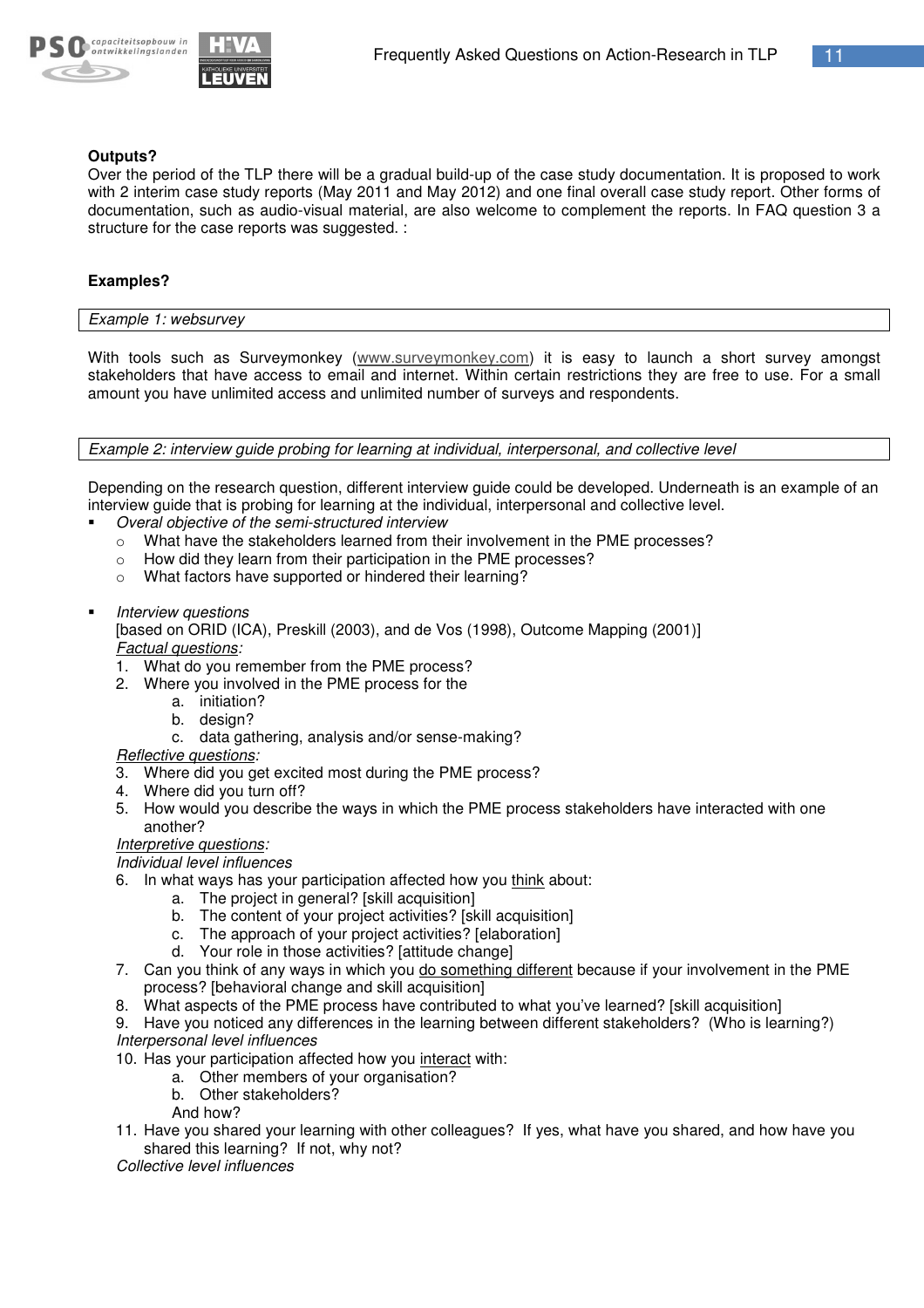

12. Has the PME process influenced the relative importance of topics or issues being prioritised in your organisation, and how? [agenda setting]

*General perceptions*

13. As you reflect about your initial reasons to participate in the PME process, to what extent has it met your expectations?

*Closing question after summary..*

14. Have we left anything out?

#### *Example 3: Focus group session*

Kitzinger (1994) refers to focus groups as group discussions organised to explore a specific set of issues, such as people's views and experiences on certain issues. They are distinguished from the broader category of group interviews by the 'explicit use of the group interaction' as research data. Focus group discussions are well suited for obtaining data on a group's attitudes and perceptions and are effective for bringing to the surface issues that may be considered sensitive and/or controversial by the members (Wamahiu & Karugu, 1995). They may also be used to get discussants to talk about the problems they encounter and suggest possible solutions.

Focus group discussions could become a central approach for data collection in the TLP, where stakeholders are asked to discuss some guiding questions. Outcomes of the discussions can be captured on a flip chart and can be presented and discussed further in plenary sessions. The final outcomes are captured in the focus group reports.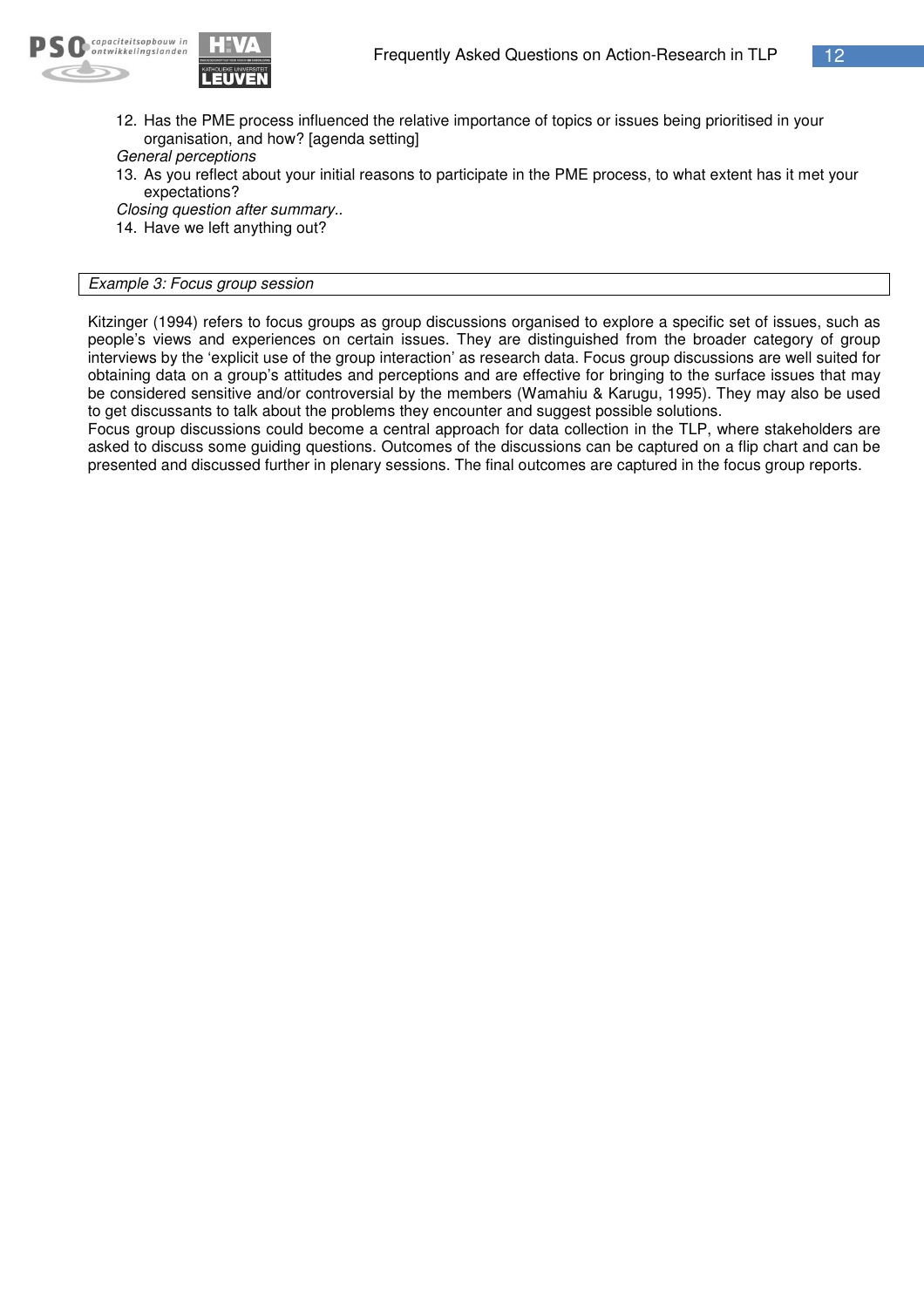

## **5.3 Collective learning moments (TLP level)**

#### *On basis of which inputs?*

- $\checkmark$  Case study reports
	- $\checkmark$  Learning histories

#### **How?**

- Collective learning moments: various events to share lessons learned from the action research
- $\checkmark$  Peer support groups: exchange between NGO's that share similar challenges/interests
- $\checkmark$  Huddle: web-based electronic communication platform for sharing files, online discussions and planning meetings for the TLP PME (www.huddle.com)
- $\checkmark$  Publication of working papers, M&E guidelines booklet and case study booklet (www.huddle.com)

#### **Outputs?**

Collective Learning Moment reports: these reports will capture the essence of the collective events, important learning points and practical issues.

#### **Examples?**

*Example 1: Collective learning moments*

By now you should slowly be getting familiar with the concept of the collective learning moments. These are important exchanges between the participants, the conveners of the TLP, and other resource persons. The meetings can take various shapes and forms, and have the ambition to build as much as possible on the momentum of the TLP. Often they will contain moments of exchange of experiences, some joint reflection, discussion of coordination and planning issues, short training moments on selected topics, and/or review of progress of the overall process. The meetings will take place every three to four months, when possible with participation of Southern partners and/or the reference group.

*Example 2: Peer support group between two or more Dutch NGO's in the TLP*

We are encouraging NGO's to link-up with other Dutch NGOs in the TLP which are looking at similar issues, for example in terms of the PME system, the type of target organisations, or the type of research question. Experience learns that these kind of horizontal exchanges can be very rewarding. It can be organised in a formal way, but can also be very informal. During the collective learning moments there will be some time reserved for those peer support groups to meet and exchange. Of course, the initiative is in the hands of the individual organisations and we do hope some interesting results will come out.

#### *Example 3: Supporting publications*

The TLP is developing a number of support documents to guide the action-research process from a methodological and content-related point of view. For 2010 the following reports are available:

- *Working paper: Dealing with Complex Reality in Planning, Monitoring and Evaluation: Choosing the right approach for the right context* (Van Ongevalle and Huyse, 2010)
	- *Learning histories from NGOs experiments with different PME systems*:
		- o Vredeseilanden with Outcome Mapping
		- o VVOB with Outcome Mapping
		- o Trias with logframes
		- o ETC with Most Significant Change
- *Frequently asked questions on the research component in the TLP programme* (Huyse and Van Ongevalle, 2010)

For 2011, a first cross case analysis is expected as well as several learning briefs on important topics for the TLP.